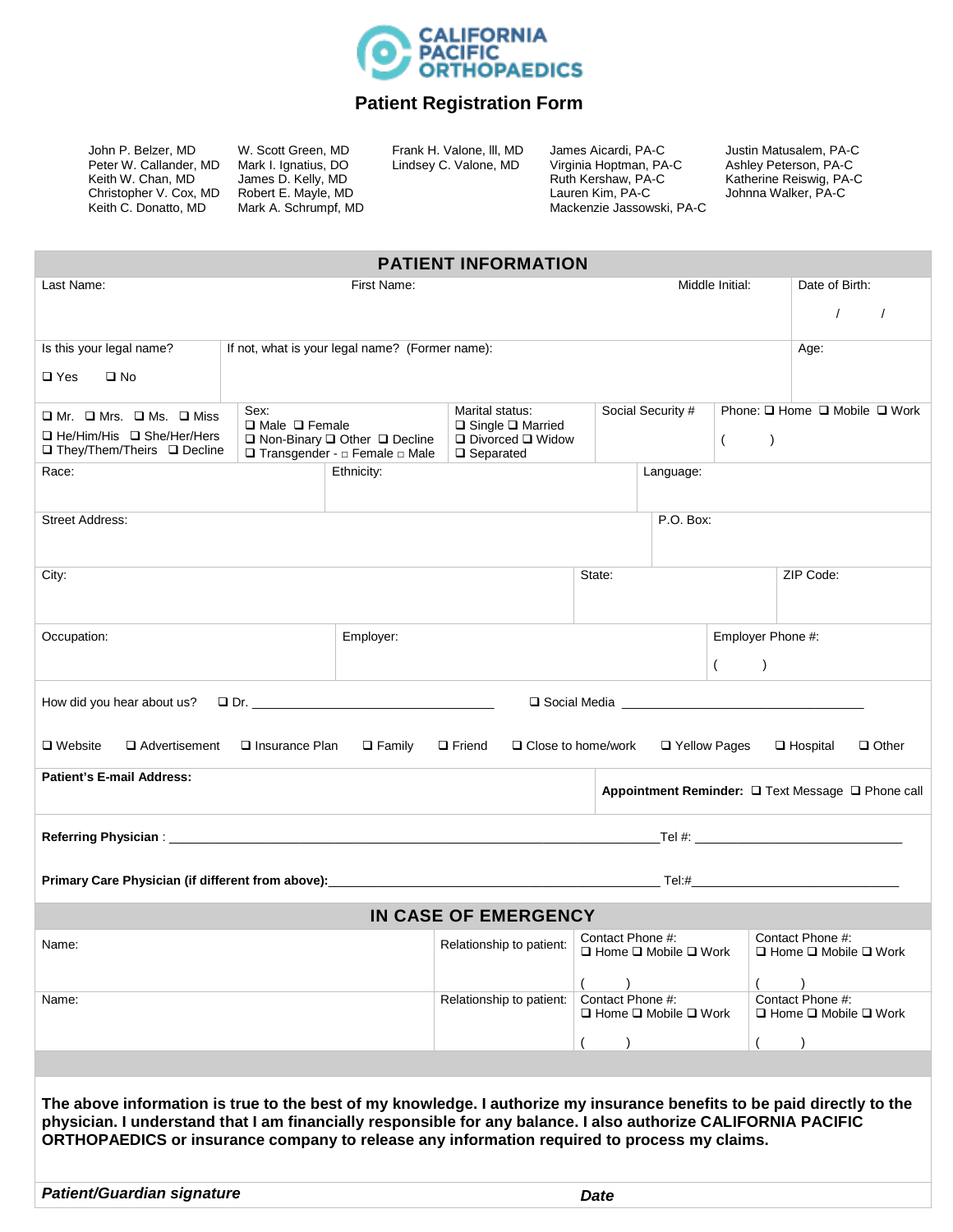|                                                                              | <b>WORKERS COMPENSATION ONLY</b> |       |          |  |                                         |        |       |  |           |
|------------------------------------------------------------------------------|----------------------------------|-------|----------|--|-----------------------------------------|--------|-------|--|-----------|
| Date of Injury:                                                              | Claim #:                         |       |          |  | Workers Compensation Insurance Carrier: |        |       |  |           |
|                                                                              |                                  |       |          |  |                                         |        |       |  |           |
| Carrier Address:                                                             |                                  | City: |          |  |                                         | State: |       |  | Zip Code: |
|                                                                              |                                  |       |          |  |                                         |        |       |  |           |
| Claims Adjuster:                                                             |                                  |       | Phone #: |  |                                         |        | Fax#: |  |           |
|                                                                              |                                  |       |          |  |                                         |        |       |  |           |
| Attorney:                                                                    |                                  |       | Phone #: |  | Fax#:                                   |        |       |  |           |
|                                                                              |                                  |       |          |  |                                         |        |       |  |           |
| Employer:                                                                    |                                  |       |          |  |                                         |        |       |  |           |
| Are you currently working? (please indicate part-time/full-time/light duty): |                                  |       |          |  |                                         |        |       |  |           |
|                                                                              |                                  |       |          |  |                                         |        |       |  |           |
| Do you have a primary treating physician for this case?:                     |                                  |       |          |  |                                         |        |       |  |           |
|                                                                              |                                  |       |          |  |                                         |        |       |  |           |
| Is there anything else we should know about your claim?:                     |                                  |       |          |  |                                         |        |       |  |           |
|                                                                              |                                  |       |          |  |                                         |        |       |  |           |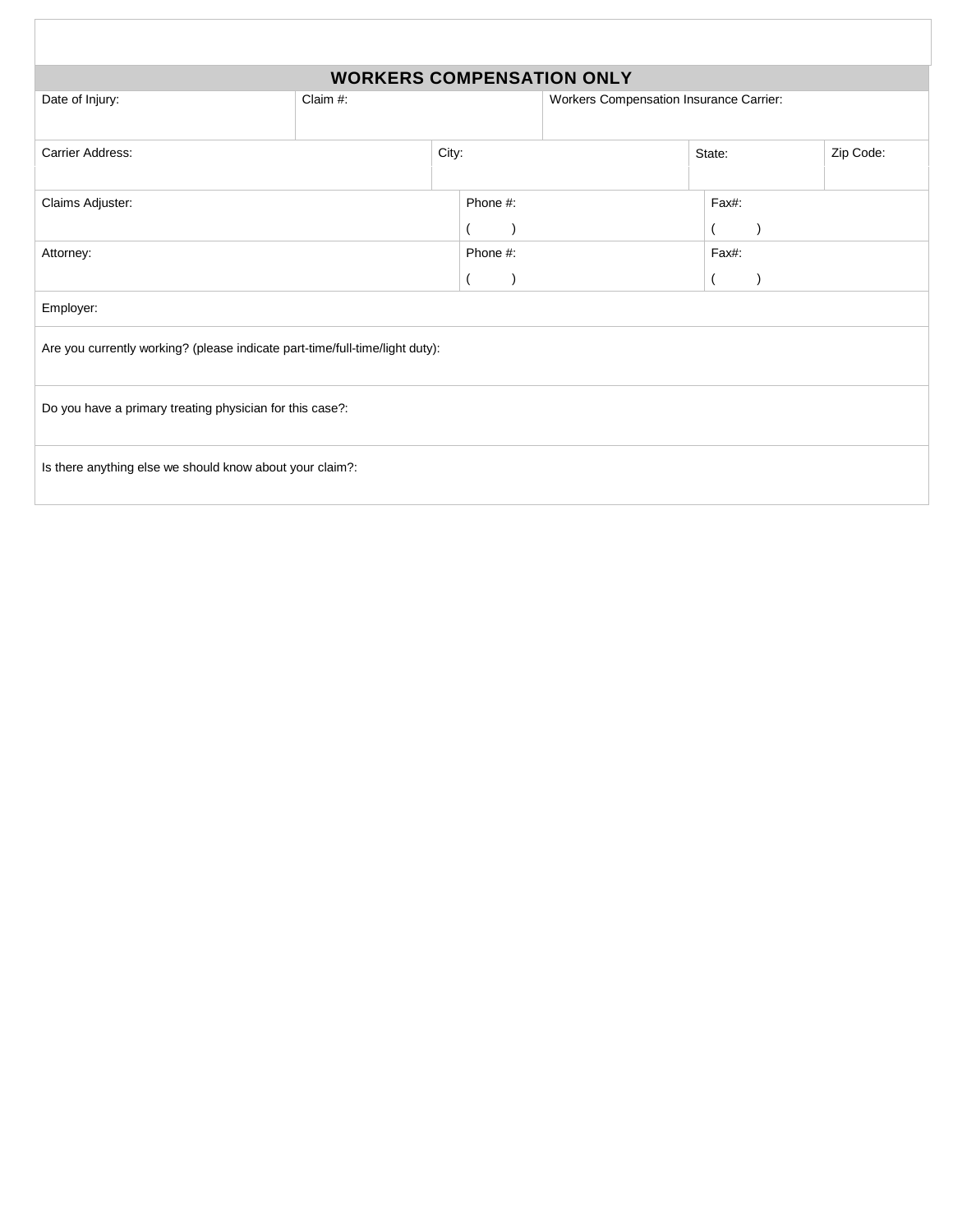

## **Patient Consent**

By signing this consent form, you give California Pacific Orthopaedics permission to use and disclose protected health information about you for treatment, payment and healthcare operations (except for any restrictions specified in the Form to Request Restriction). Protected health information (PHI) is individually identifiable information we create or receive. It may include demographic information relating to your physical or mental health. Protected health information may be utilized for the provision of healthcare services to you and the collection of payment for services provided. HIPAA permits the use and disclosure of PHI for treatment, payment and healthcare operations (TPO).

With this consent, California Pacific Orthopaedics may call my home or other alternative locations and leave a message on voicemail or in person in reference to any items that assist the practice in carrying out TPO, such as appointment reminders, insurance items and calls pertaining to my clinical care, including laboratory results amongst others.

With this consent I authorize California Pacific Orthopaedics to mail to my home or other alternative location any items that assist the practice in carrying out TPO (such as patient statements) as long as they are marked Personal and Confidential. In addition, I give California Pacific Orthopaedics permission to speak with the below people regarding billing issues, lab results, or any other information pertaining to my treatment and care.

| Name: | Relationship: |
|-------|---------------|
| Name: | Relationship: |
| Name: | Relationship: |

You have the right to revoke this consent in writing except where we have already made disclosures in reliance on your prior consent. You may request to use our Authorization for Release of Information Form for purpose of requesting your revocation or you may simply send us a letter in writing.

I have read and understand the policy as outlined above. I understand that if I do not sign this form California Pacific Orthopaedics has the right to refuse me treatment unless required by law.

\_\_\_\_\_\_\_\_\_\_\_\_\_\_\_\_\_\_\_\_\_\_\_\_\_\_\_\_\_\_\_\_\_\_\_\_\_\_\_\_\_\_\_\_\_\_\_\_\_\_\_\_\_\_\_\_\_\_\_\_\_\_\_\_\_\_\_\_\_\_\_\_\_\_\_\_\_\_\_\_

Signature of Patient/Legal Guardian Manuel Alexander Relationship

Patient Name (Print) Today's Date

\_\_\_\_\_\_\_\_\_\_\_\_\_\_\_\_\_\_\_\_\_\_\_\_\_\_\_\_\_\_\_\_\_\_\_\_\_\_\_\_\_\_\_\_\_\_\_\_\_\_\_\_\_\_\_\_\_\_\_\_\_\_\_\_\_\_\_\_\_\_\_\_\_\_\_\_\_\_\_\_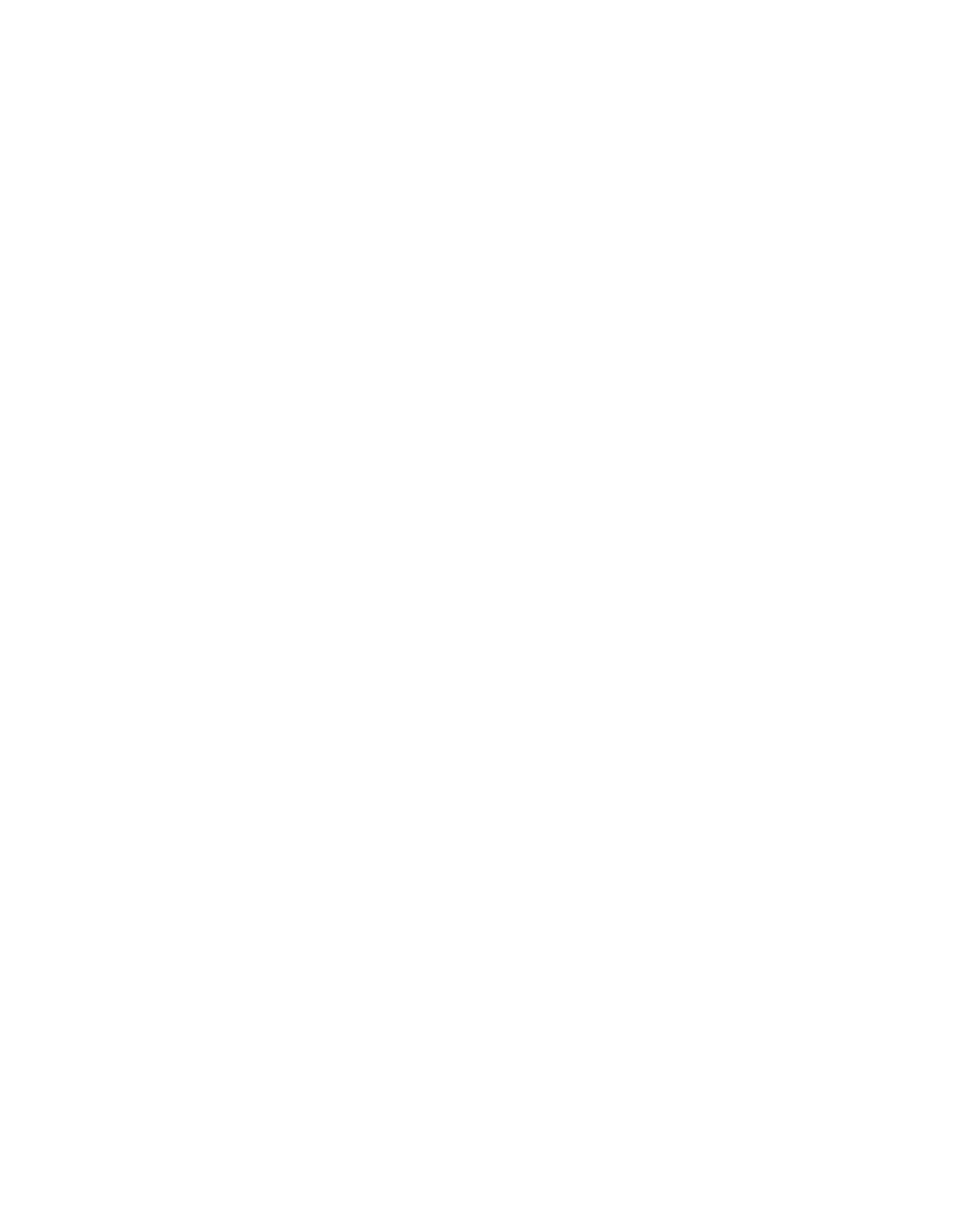

# **Office Policy and Patient Financial Agreement**

I agree that in return for services provided to me by California Pacific Orthopaedics, I will pay my account at the time of service or will make financial arrangements satisfactory to California Pacific Orthopaedics. If co-payments, deductibles, out-of-network balances, non-covered services and/or past due balances are designated by my insurance company or health plan, I agree to pay those balances directly to California Pacific Orthopaedics. I understand that if my account is delinquent, it may be turned over to a collection agency.

# **NON-PARTICIPATING INSURANCE ACCOUNTS**

The financial obligations of patients who are insured by carriers with which the practice does not participate are considered a self-pay account. It is the undersigned's responsibility to inform the practice of any insurance coverage changes, to confirm the practice's participation and to verify eligibility prior to each visit. I understand and agree that I am individually obligated to pay the full charges of all services rendered to me by CPO if I belong to a plan in which California Pacific Orthopaedics does not participate.

## **SELF-PAY ACCOUNTS**

Self-pay accounts are for patients who are covered by carriers with which the practice does not participate or patients without verifiable insurance on file at the time of service. I understand and agree that I am individually obligated to pay the full charges at the time of service if my account is deemed self-pay.

## **HMO REFERRALS & AUTHORIZATIONS**

If your insurance has designated a primary care physician (PCP), you are requrired to have prior authorization from your PCP prior to your office visit. If the authorization is not provided, whether by yourself or through your insurance carrier, you will be asked to either rescheudle your appointment or pay for your visit at the time of service.

## **NON-COVERED SERVICES**

I understand that California Pacific Orthopaedics contracts with health care service plans (i.e. HMOs, PPOs) that relate only to items and services which are "covered" by the health care service plans. Accordingly, the undersigned accepts full responsibility for all items or servies, which are determined by the health care service plans not to be covered. Examples of non-covered services include, but are not limited to, services not specified as being covered in the patient's contract with a health care service plan or in the benefit summary the health care plan furnished to the patient.

## **SURGERY CANCELLATION**

Failure to arrive for a scheduled surgery and/or failure to cancel the surgery 5 business days prior to the surgery date will result in a missed surgery fee of \$500 for each occurrence. This fee cannot be billed to the insurance. The patient is responsible for payment. If the primary care provider has not given clearence for the surgery, the surgery scheduling coordinator at California Pacific Orthopaedics must be contacted at 415-668-8010.

## **RETURNED CHECKS**

All returned checks will be assessed a \$35 fee for each check. This fee cannot be billed to insurance. The patient is responsible for payment.

#### **MISSED APPOINTMENTS**

Failure to arrive for scheduled appointments and/or failure to cancel appointments 24 hours prior to the appointment time will result in a missed appointment fee of \$75 for each occurance. The missed appointment fee cannot be billed to the insurance. The patient is responsible for payment.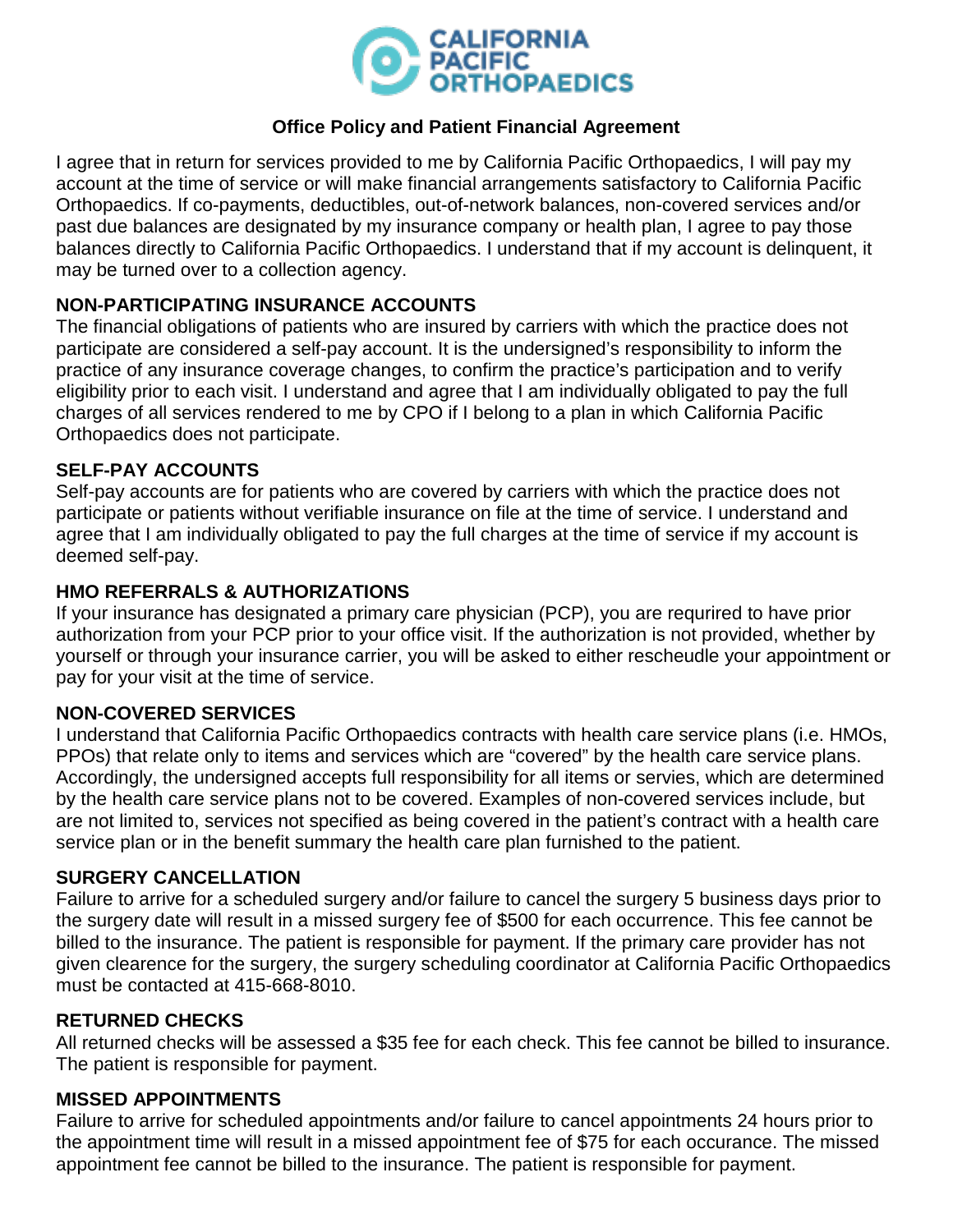

## **Office Policy and Patient Financial Agreement**

## **MEDICAL RECORDS REQUESTS**

An advance payment is required for copies of medical records, radiology images and/or radiology reports. The fee may vary depending on medical record needs. This cannot be billed to the insurance. The patient is responsible for payment.

### **DISABILITY FORMS**

An advance payment of \$25 is required for completion of each insurance disability form (excluding California State Disability and Worker's Compensation forms). This cannot be billed to the insurance. The patient is responsible for payment.

### **REFUND REQUESTS**

Payment overpayments will be refunded within 30 days of California Pacific Orthopaedics confirmation of the refund request.

## **ASSIGNMENT OF BENEFITS**

I authorize the release of any medical or other information necessary to determine benefits or the benefits payable for related equipment or services to California Pacific Orthopaedics, my insurance carrier or other medical entity. A copy of this authorization may be sent to my insurance company or other entity if requested. a copy will be kept on file at California Pacific Orthopaedics.

## **NOTICE OF PRIVACY PRACTICES**

The misuse of personal health information (PHI) has been identified as a national problem. We want to assure our patients that all employees, managers and physicians continually undergo training in how to comply with government rules and regulations regarding the Health Insurance Portability and Accountability Act of 1996 (HIPAA) with emphasis on the "Privacy Rule". We strive to achieve the highest standards of ethics and integrity in performing services for our patients.

It is our policy to properly determine the appropriate uses of PHI in accordance with the government rules, laws and regulations. We are part of a shared EHR with UCSF and your records created are (i) integrated in the UC Host's EHR, (ii) will be accessible by UC Host and/or its affiliates, and (iii) may be used by UC Host for quality and research purposes in accordance with the law. As a part of the plan we have implemented a compliance program that oversees the prevention for any inappropriate use of PHI.

I have read and understand the policies as outlined above. I understand that by signing this form I am accepting financial responsibly as explained for payment for all products and services received. I understand my financial responsibility as a patient.

| <b>Signature of Patient</b> | Date              |  |
|-----------------------------|-------------------|--|
| Signature of Legal Guardian | Date/Relationship |  |
| Patient Name (print)        | Date              |  |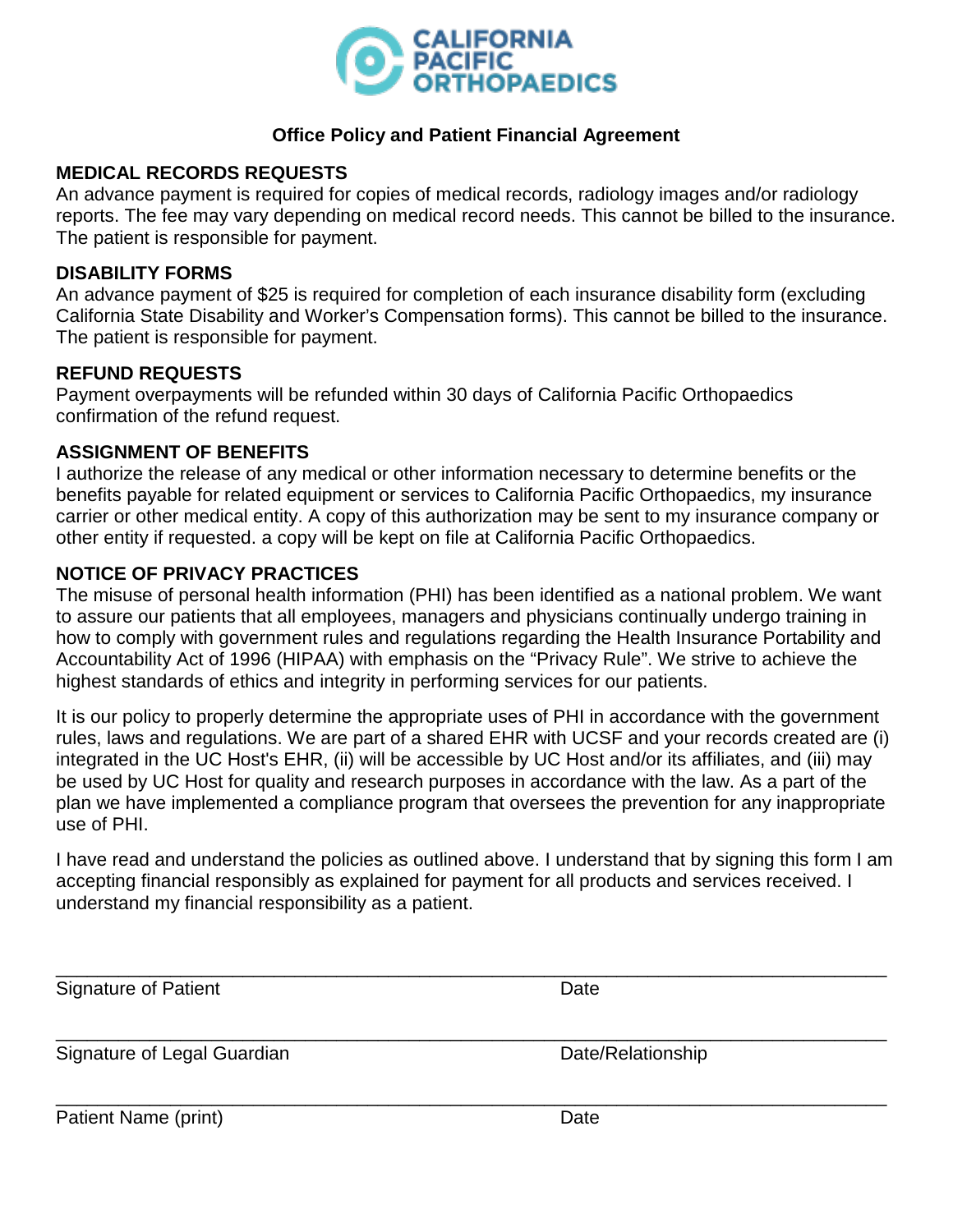

#### **ADULT SPINE HISTORY**

|                                                                                                                  |         |                                                  |      |          |                     |  | <b>DATE:</b>                  |  |
|------------------------------------------------------------------------------------------------------------------|---------|--------------------------------------------------|------|----------|---------------------|--|-------------------------------|--|
|                                                                                                                  |         |                                                  |      |          |                     |  |                               |  |
|                                                                                                                  |         |                                                  |      |          |                     |  |                               |  |
| 2. How long has the pain/condition been present: 2000 Content Content of the Paint Content of the Pain Condition |         |                                                  |      |          |                     |  |                               |  |
| 3. Has the pain/condition worsened recently:                                                                     |         |                                                  |      |          |                     |  |                               |  |
| $\Box$ No $\Box$                                                                                                 |         |                                                  |      |          |                     |  |                               |  |
|                                                                                                                  |         |                                                  |      |          |                     |  |                               |  |
|                                                                                                                  |         | IF THERE IS PAIN PRESENT, HOW WOULD YOU RATE IT? |      |          |                     |  |                               |  |
|                                                                                                                  | 0       | 1 2 3 4 5 6 7 8 9 10                             |      |          |                     |  |                               |  |
|                                                                                                                  |         |                                                  |      |          |                     |  |                               |  |
|                                                                                                                  | No Pain | Slight                                           | Mild | Moderate | Severe Excruciating |  | Pain as bad<br>as it could be |  |

- 5. Quality of the Pain: Sharp Burning Dull Aching Other: \_\_\_\_\_\_\_\_\_\_\_\_\_\_\_\_\_\_\_\_\_\_\_\_\_
- 6. Location of Pain/Condition:



- 7. What makes the pain/condition better: \_\_\_\_\_\_\_\_\_\_\_\_\_\_\_\_\_\_\_\_\_\_\_\_\_\_\_\_\_\_\_\_\_\_\_\_\_\_\_\_\_\_\_\_\_\_\_\_
- 8. What makes the pain/condition worse: \_\_\_\_\_\_\_\_\_\_\_\_\_\_\_\_\_\_\_\_\_\_\_\_\_\_\_\_\_\_\_\_\_\_\_\_\_\_\_\_\_\_\_\_\_\_\_\_
- 9. Is the pain/condition:

□ Continuous □ Activity Related □ Night Pain □ Other: \_\_\_\_\_\_\_\_\_\_\_\_\_\_\_\_\_\_\_\_\_\_\_\_\_\_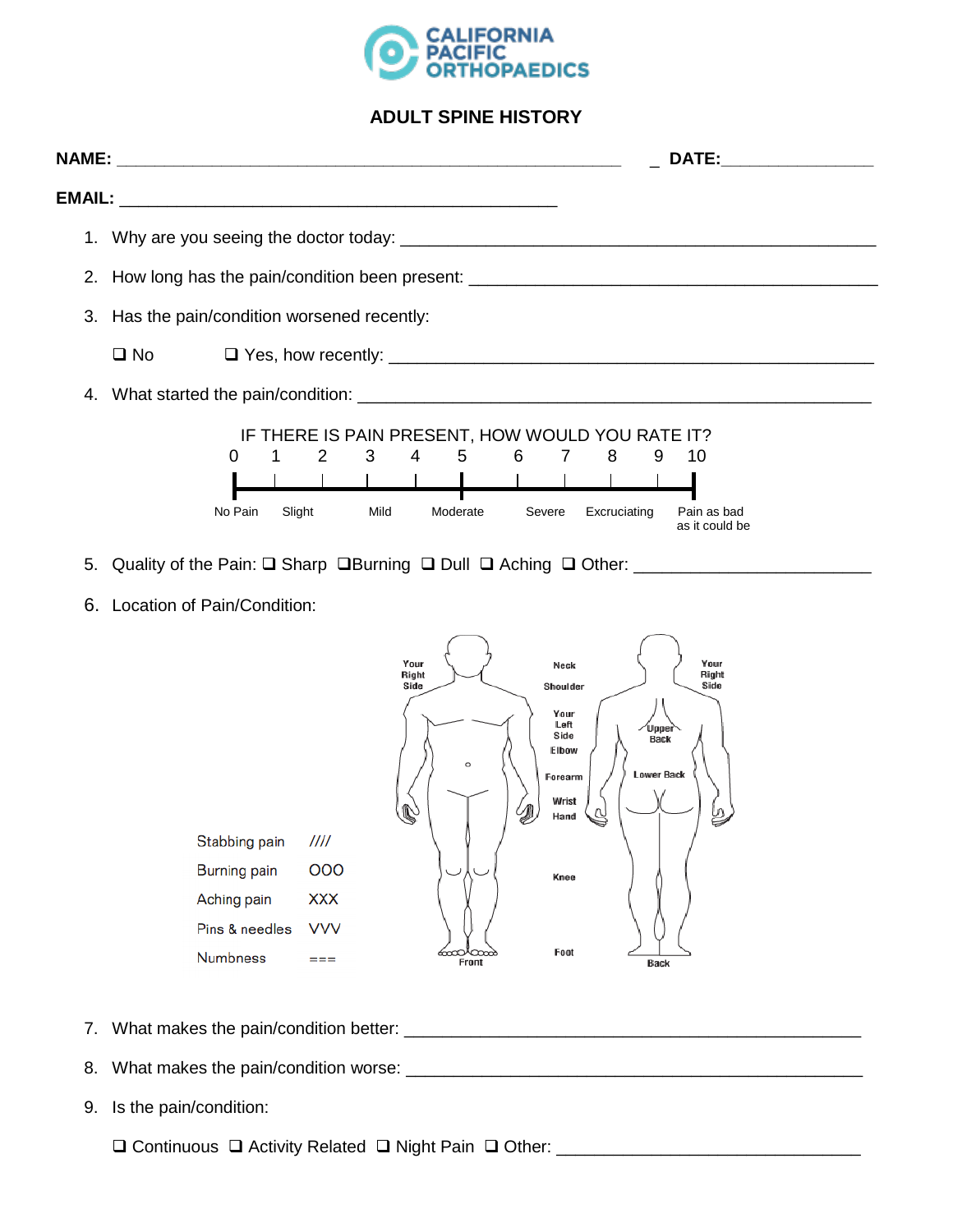|                            | 10. Have you ever lost bowel or bladder control: _______________________________                                                                                                                                                                                |                                       |                                                                                                                                                                                      |
|----------------------------|-----------------------------------------------------------------------------------------------------------------------------------------------------------------------------------------------------------------------------------------------------------------|---------------------------------------|--------------------------------------------------------------------------------------------------------------------------------------------------------------------------------------|
|                            | 11. Do you have trouble with fine motor movements/buttons/writing/balance: ________________________                                                                                                                                                             |                                       |                                                                                                                                                                                      |
|                            | 12. Treatments have included:                                                                                                                                                                                                                                   | $\Box$ I have received no treatments. |                                                                                                                                                                                      |
| ⊔<br>□<br>ப<br>⊔<br>⊔<br>ப | Check all that apply:<br>$\Box$ Physical therapy, exercise<br>Anti-inflammatory medications<br>Massage & ultrasound<br>Narcotic medication<br>Traction<br>Manipulation<br><b>Tens Unit</b>                                                                      | When?                                 | <u> 1989 - Johann Stoff, deutscher Stoff, der Stoff, der Stoff, der Stoff, der Stoff, der Stoff, der Stoff, der S</u><br><u> 1989 - Johann Stoff, amerikansk politiker (d. 1989)</u> |
| □                          | $\Box$ Braces<br>$\Box$ Epidural steroid injections<br>How many times _______________, which relieved the pain for (how long)? ____________<br>Trigger point injections<br>How many times _______________, which relieved the pain for (how long)? ____________ |                                       | <u> 1989 - Johann John Stone, market fan de ferskeinde fan de ferskeinde fan de ferskeinde fan de ferskeinde fan</u>                                                                 |
| □<br>$\Box$                | 13. Have you had spinal surgery? If so, please provide details and date of surgery.<br>14. If you have seen other specialists or surgeons for this problem and were not happy, why?<br>$\Box$ Didn't answer my questions<br>Had no suggestions on what to do    |                                       |                                                                                                                                                                                      |
| ப<br>⊔<br>❏                | 15. My main goal(s) today is (are) to get (check all that apply):<br>Second opinion<br>Recommendation for Physical Therapy<br><b>Medications</b><br>Injection treatments<br>$\Box$ Surgery                                                                      |                                       |                                                                                                                                                                                      |
|                            | If recommended, please rate how interested you are in having SURGERY to treat your problem:<br>0<br>Not at all                                                                                                                                                  | 5<br><b>Maybe</b>                     | 10<br><b>Definitely</b>                                                                                                                                                              |
|                            | If recommended, please rate how interested you are in having INJECTIONS to treat your problem:<br>0<br>Not at all                                                                                                                                               | 5<br><b>Maybe</b>                     | 10<br><b>Definitely</b>                                                                                                                                                              |

**Please take time to review the questionnaire for completeness. Your complete medical information is very important to us! Thank you!**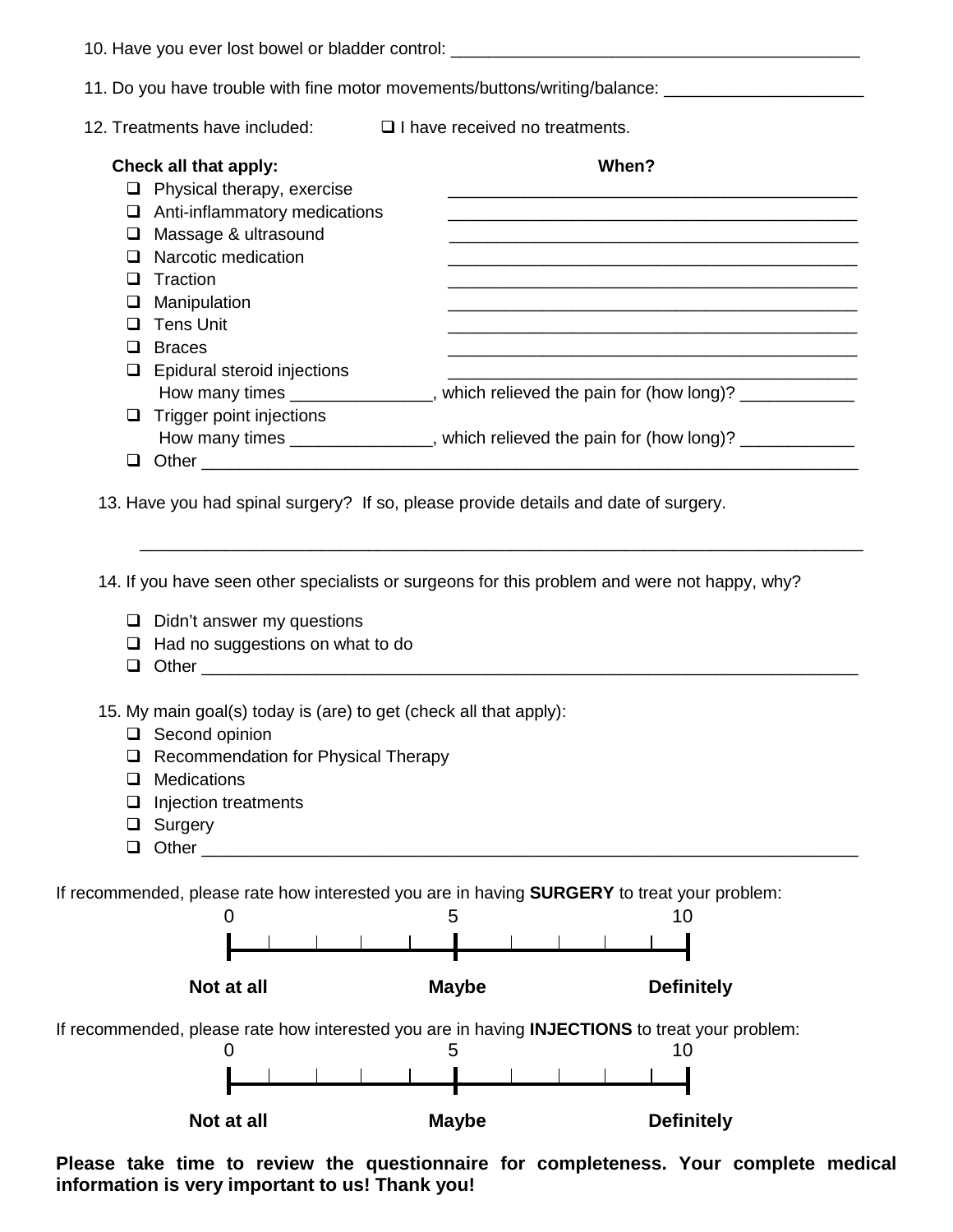

## **COMPREHENSIVE HEALTH HISTORY (PLEASE USE BLUE OR BLACK INK ONLY)**

|                                  |                                                                                                             |  |                             |  |                                       |                              |  |                          | lbs |
|----------------------------------|-------------------------------------------------------------------------------------------------------------|--|-----------------------------|--|---------------------------------------|------------------------------|--|--------------------------|-----|
| Primary Doctor (Name & Address): |                                                                                                             |  |                             |  | Preferred Pharmacy (Address & Phone): |                              |  |                          |     |
|                                  |                                                                                                             |  |                             |  |                                       |                              |  |                          |     |
|                                  | <b>PAST MEDICAL HISTORY:</b>                                                                                |  | <b>Check all that apply</b> |  |                                       | $\Box$ None Apply            |  |                          |     |
|                                  | $\Box$ Heart attack                                                                                         |  | $\Box$ Asthma               |  |                                       | $\Box$ Rheumatoid arthritis  |  | $\Box$ Depression        |     |
|                                  | $\Box$ Heart failure                                                                                        |  | $\Box$ Tuberculosis         |  | Q.                                    | Osteoarthritis               |  | $\Box$ ADHD              |     |
|                                  | $\Box$ Abnormal heartbeat                                                                                   |  | $\Box$ Emphysema            |  | $\Box$                                | Gout                         |  | $\Box$ Seizures          |     |
|                                  | $\Box$ High blood pressure                                                                                  |  | $\Box$ Thyroid              |  |                                       | $\Box$ Osteoporosis          |  | $\Box$ Migraine          |     |
|                                  | $\Box$ Stroke                                                                                               |  | $\Box$ Stomach ulcers       |  | $\Box$                                | Cirrhosis                    |  | $\Box$ Cerebral palsy    |     |
|                                  | $\Box$ Blood clots in leg                                                                                   |  | $\Box$ Gastric reflux       |  |                                       | $\Box$ Hepatitis (A, B or C) |  | $\Box$ Downs syndrome    |     |
|                                  | $\Box$ Blood clots in lung                                                                                  |  | $\Box$ Hiatal hernia        |  |                                       | $\Box$ HIV/AIDS              |  | $\Box$ Spina bifida      |     |
|                                  | $\Box$ Poor circulation $\Box$ Kidney failure                                                               |  |                             |  |                                       | $\Box$ Bleeding disorder     |  | $\Box$ Neurofibromatosis |     |
|                                  | $\Box$ High cholesterol $\Box$ Kidney stones                                                                |  |                             |  |                                       | $\Box$ Anemia                |  | □ MRSA                   |     |
|                                  | $\Box$ Neuropathy: $\Box$ Hands or $\Box$ Feet                                                              |  |                             |  |                                       |                              |  |                          |     |
|                                  |                                                                                                             |  |                             |  |                                       |                              |  |                          |     |
|                                  | □ Diabetes: year diagnosed _____________________ Currently controlled with □insulin □oral medications □diet |  |                             |  |                                       |                              |  |                          |     |
|                                  |                                                                                                             |  |                             |  |                                       |                              |  |                          |     |

## *NON-SPINE SURGICAL HISTORY: No Prior Surgery*

| Operation | Date | Surgeon/Hospital |
|-----------|------|------------------|
|           |      |                  |
|           |      |                  |
|           |      |                  |
|           |      |                  |
|           |      |                  |

# *WORK STATUS:*

|             | $\Box$ Working $\Box$ Homemaker $\Box$ Unemployed | $\Box$ Disabled $\Box$ Retired $\Box$ Student |  |
|-------------|---------------------------------------------------|-----------------------------------------------|--|
| Occupation: |                                                   |                                               |  |